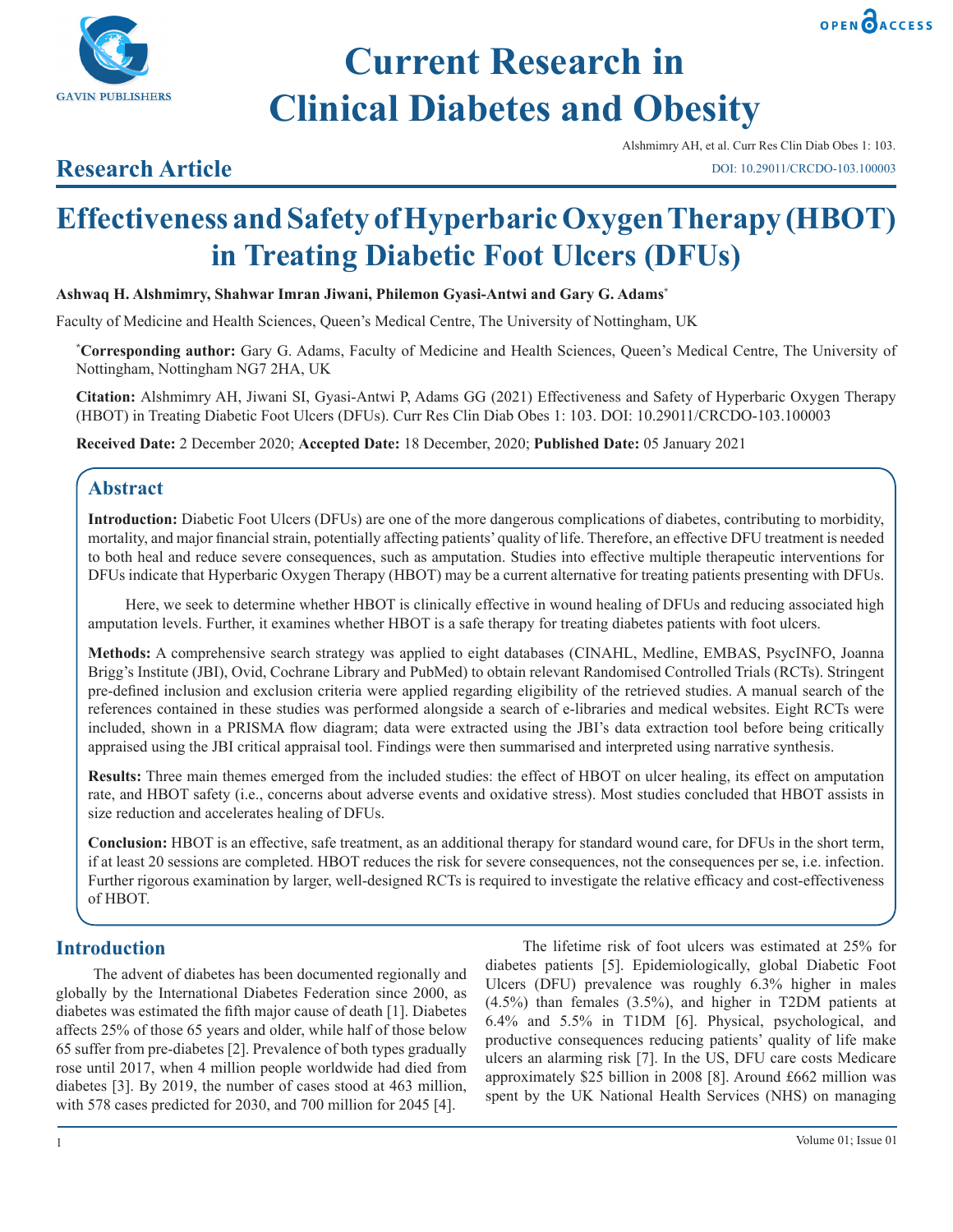DFUs in 2012 [9]. More worryingly, DFUs have been closely associated with an elevated risk of mortality. According to [8], 10.7% of DFU patients died in 2008 in the American Medicare community. In terms of physical complications, 85% of DFUs caused lower limb amputations [10].

The greatest consequence of DFU is foot amputation, equating to medical and financial burdens. [11-13] reported that 75% of DFU-related amputations are the major global source of non-trauma amputations, which increase hospital admissions [14] and deaths [15].

Hyperbaric Oxygen Therapy (HBOT) is an inhalation and diffusion therapy using high-dose and short-term oxygen, administrated systemically via patient blood circulation and airways [16] with devices pressurised with air up to 2 to 2.5 atmospheres (ATA) and patients breathe 100% oxygen [17]. HBOT can enhance oxygen in hypoxic tissues, decrease oedema, generate collagen, encourage perfusion, and reduce inflammatory cytokines [18].

#### **Pathophysiology of DFUs**

Hyperglycaemia is a biochemical aberration inhibiting endothelial nitric oxide synthase production and activation, and interaction of protein with sugar (Millard reaction), leading to accelerated development of neuropathy and vascular changes [19]. The main factors which affect the underlying pathophysiology of foot ulcers include peripheral neuropathy, ischemia from vascular diseases, inflammatory cytokines and susceptibility to infection [20].

Neuropathy is accountable for over 60% of DFUs [20], where the metabolic disorders caused by hyperglycaemia precipitate neuropathy in patients [21]. The polyol path is among the most prevalent disorders [22], in which intracellular glucose is converted into sorbitol and fructose as a consequence of increased activity of aldose reductase and sorbitol dehydrogenase enzymes [23]. The risk of accumulating sugar products lies in the decrease of nerve cell myoinositol synthesis necessary for normal neuron conduction [24]. Conversion of chemical glucose leads to depletion of phosphate stock of nicotinamide adenine dinucleotide, vital for detoxifying Reactive Oxygen Species (ROS) and synthesising vasodilator Nitric Oxide (NO) [19]. Consequently, oxidative pressure inside the neuron and vasoconstriction are increased, causing ischemia, which contributes to cell damage, abnormal activation of protein kinase C, and nerve death [25].

Neuropathy impacts motor, autonomic and sensory components of the nervous system in diabetes patients [20]. With regards to the motor aspect, the damage to the affected foot's intrinsic muscles contributes to a disturbance between its flexion and extension [26]. Deformities (i.e., bony prominence and pressure points) arise in the anatomy of the foot, which then lead

to skin breakdown and ulceration [27]. The autonomic nervous system is adversely influenced by the neuropathy by disrupting the oily and sweat gland functions, thus, the foot lacks its natural skin moisturising ability and becomes drier and thus more prone to infection [28]. As neuropathy weakens sensation in the affected limb, patients do not notice the wounds to which they are exposed and continue to put pressure on them, thus, exacerbating these ulcers [29].

Peripheral Artery Disease (PAD), which accounts for approximately 50% of patients presenting with diabetic foot, affects the tibial and peroneal arteries of the calf (gastrocnemius muscle) [30]. In addition, persistent hyperglycaemia often triggers smooth cell defects and endothelial cell impairment of the peripheral arteries [21]. As a result, vasodilators produced from the endothelium diminish and cause constriction. Further, the rise in thromboxane A2, a vasoconstrictor and platelet aggregation agonist, is also linked to hyperglycaemia in diabetes, which contributes to elevated plasma hypercoagulability risks [31]. The vascular extracellular matrix may also be subject to changes in arterial lumen stenosis [19]. These responses may interfere with other factors common to diabetes patients, such as hypertension and hyperlipidaemia, causing occlusive artery disease that ultimately leads to lower extremity ischemia and increased risk of DFUs [32].

Here, we seek to determine whether HBOT is clinically effective in wound healing of DFUs and reducing associated high amputation levels. Further, it examines whether HBOT is a safe therapy for treating diabetes patients with foot ulcers.

## **Methodology**

#### **Search Strategy**

A three-step search strategy was applied and aimed at identifying all eligible published studies. First, CINAHL, Medline, EMBAS, PsycINFO, JBI, Ovid, Cochrane Library, and Pubmed were searched by one of the research team. An initial limited search was first undertaken to identify articles on the topic. The text words contained in the titles and abstracts of relevant articles, and the index terms used to describe the articles were then used to develop a full search strategy for the report. The search strategy, including all identified keywords and index terms, were adapted for each included information source. Initial keywords used in this review were: Adult diabetes AND/OR Diabetic foot ulcers patients AND/OR Diabetic patients; Hyperbaric oxygen therapy AND/OR Hyperbaric Oxygenation AND/OR Hyperbaric oxygen chamber AND/OR Hyperbaric AND/OR HBOT safety AND/OR HBOT effectiveness AND/OR Ulcers healing AND/OR Ulcers treatment AND/OR Adverse effects AND/OR Complications. Second, a process of screening, supplementary search parameters were used to ensure relevance to the topic, duplicate articles and those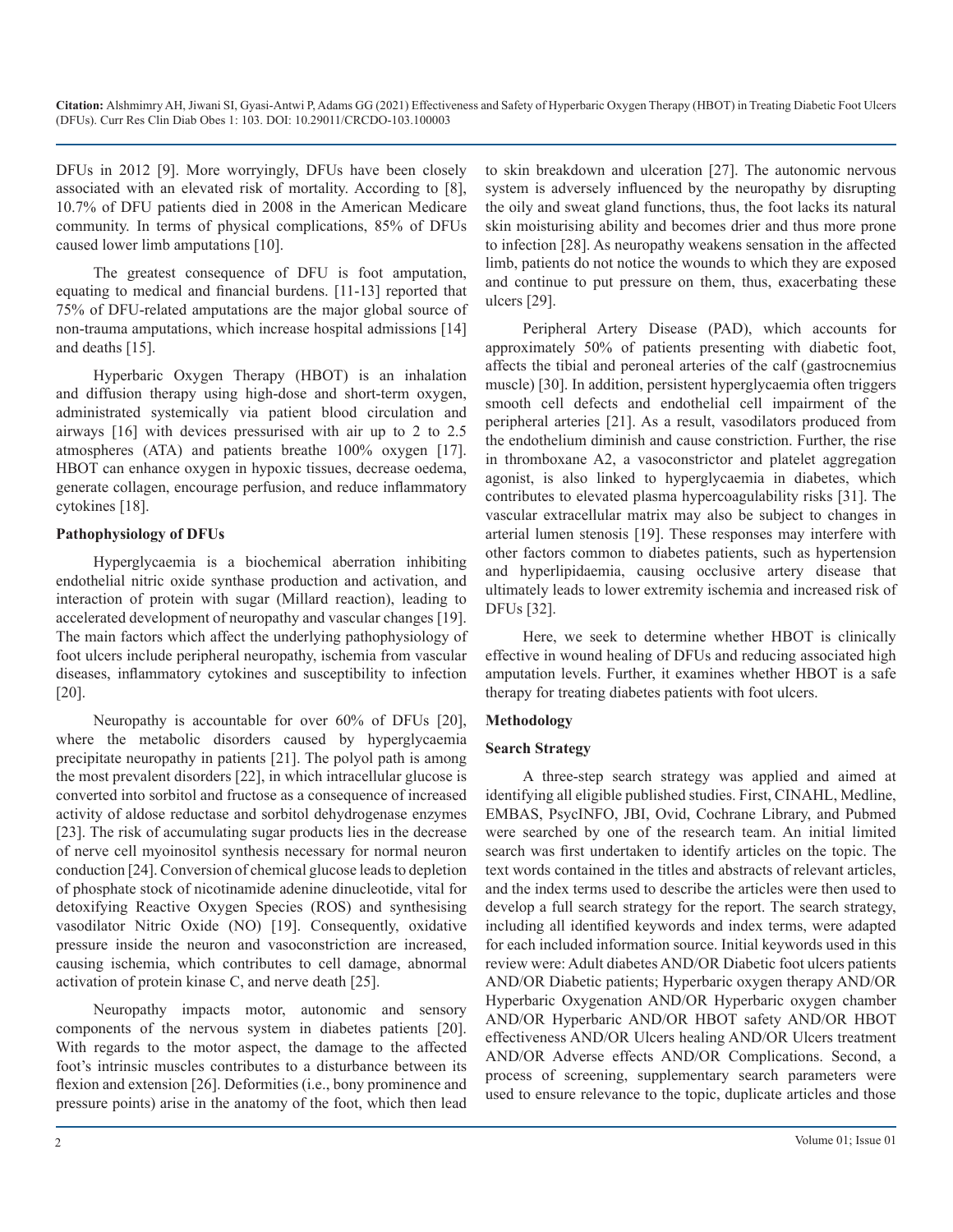not relevant were removed (n=1936). Following abstract review, studies were excluded if they were not primary research, unrelated, excluded human participants, non-English language and did not have full text availability for the review.

Finally, the full text of selected citations was assessed in detail against the inclusion criteria by two independent reviewers. Reasons for exclusion of full text studies that did not meet the inclusion criteria was recorded and reported in the systematic review. Disagreements between the reviewers at each stage of the study selection process were all resolved through discussion, and by including a third reviewer if required. The results of the search were reported in full in the final systematic review and presented in a Preferred Reporting Items for Systematic Reviews and Meta-analyses (PRISMA) flow diagram [33]. Of the 2,022 papers generated using the keywords, a final 8 papers were included for analysis. The PICOS tool focused on the Population, Intervention, Comparison, Outcomes and Study (PICOS) type to identify suitable primary research studies to be included.

Critical appraisal tools such as CASP and JBI, were utilised to thoroughly examine the relevant primary studies to verify the probability of errors and biases in the design and reliability of findings, which ultimately serve as the bases for assessing study quality [34,35]. The JBI data extraction tool for experimental/observation studies was used in this study. Data was subsequently tabulated and designed according to JBI tool items, to facilitate the writer's data handling synthesis and results' reporting stages. The eight included studies were evaluated using the new JBI-MAStARI critical appraisal tool and ranged between high and moderate.



Figure 1: PRISMA Flow Diagram indicating included studies (adapted from [33]).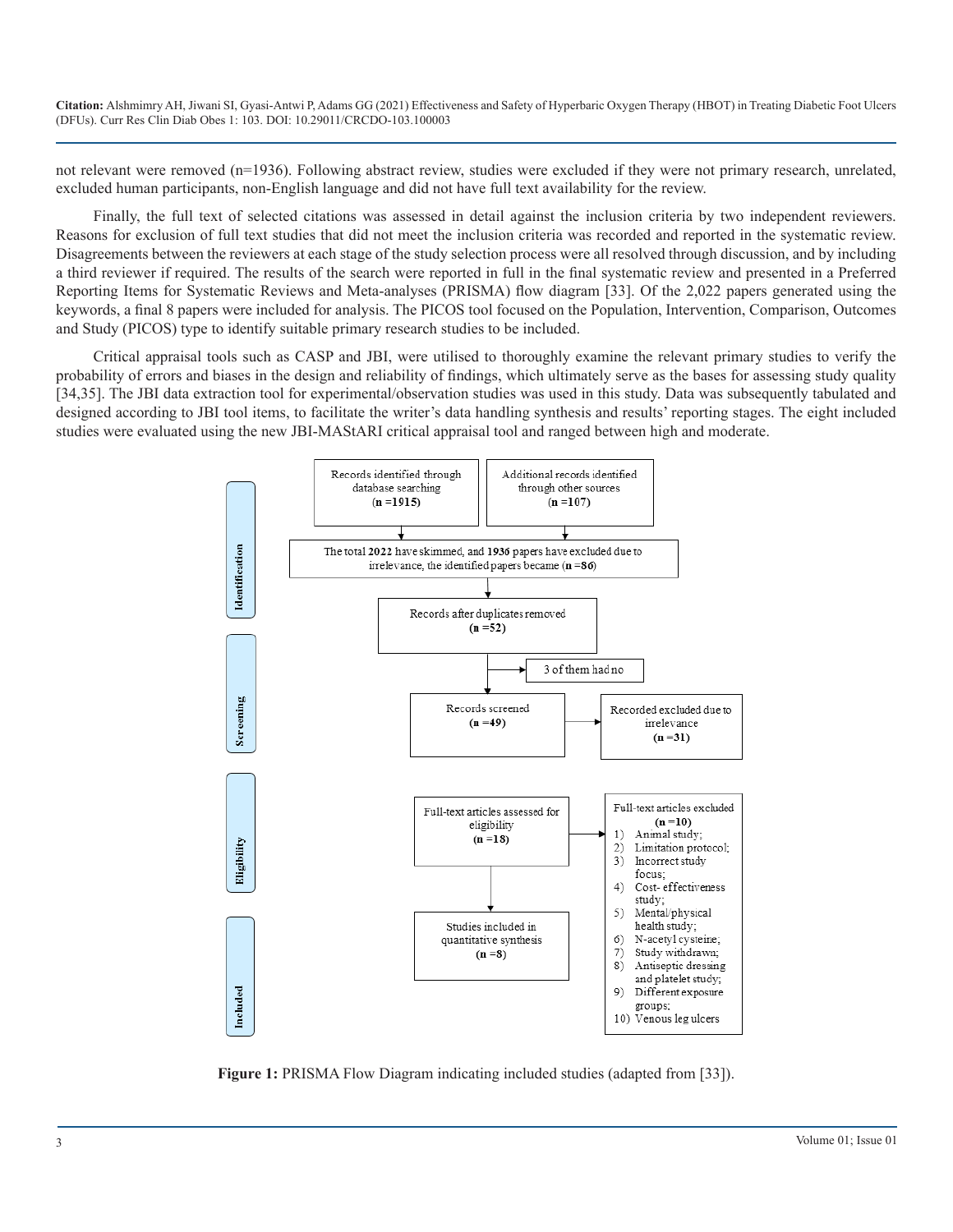#### **Results**

#### **Characteristics of the Included Studies**

The participants in the eight studies totalled 609, with [16] having the highest sample size  $(n=164)$ , and [36] having the smallest one (n=30). All trials identified the participants' age group to be 18 years or above. Diabetes patients who had DFUs that had remained for more than four weeks were the united criterion used in these studies. The study by [36] is exceptionally confined only to participants who have non-ischemic DFUs.

The classification of these DFUs on Wagner's scale was nevertheless slightly different across the studies. To further explain that point, three of the trials selected patients with 3<sup>rd</sup> grade ulcers or less [37-39], while four extended further to involve 4<sup>th</sup> grade DFU patients as well [16,40-42]. In addition, [36] only targeted patients diagnosed with grade two or three of DFUs.

|                               | <b>Author</b>                                                          | <b>Study</b><br>Design   | Participants                      |                                                                                                                                           |                              |                                                                                                                                                                                                                                                |                                                                                                                                                                                                                                                                                                                                                                                                                                                                                                                                                                                                                                                                                                                                                                                                                                                                  |
|-------------------------------|------------------------------------------------------------------------|--------------------------|-----------------------------------|-------------------------------------------------------------------------------------------------------------------------------------------|------------------------------|------------------------------------------------------------------------------------------------------------------------------------------------------------------------------------------------------------------------------------------------|------------------------------------------------------------------------------------------------------------------------------------------------------------------------------------------------------------------------------------------------------------------------------------------------------------------------------------------------------------------------------------------------------------------------------------------------------------------------------------------------------------------------------------------------------------------------------------------------------------------------------------------------------------------------------------------------------------------------------------------------------------------------------------------------------------------------------------------------------------------|
| <b>Study</b><br><b>Number</b> | and<br>Year                                                            |                          | <b>Setting</b>                    | Population                                                                                                                                | <b>Sample</b><br><b>Size</b> | <b>Intervention</b>                                                                                                                                                                                                                            | <b>Clinical</b><br><b>Outcomes</b>                                                                                                                                                                                                                                                                                                                                                                                                                                                                                                                                                                                                                                                                                                                                                                                                                               |
| $\mathbf{1}$                  | Löndahl M,<br>Katzman<br>P, Nilsson<br>A, Ham-<br>marlund, C<br>(2010) | A (Double-<br>Blind) RCT | An ambulatory<br>setting, Sweden. | Patients with<br>diabetes<br>and chronic<br>foot ulcers<br>(at least one<br>full-thickness<br>wound below<br>the ankle for 3<br>months.). | 164<br>$TG=49$<br>$CG=45$    | TG: HBOT<br>CG:Placebo<br>(Hyperbaric air)<br>Treatments were<br>given in a multi-<br>place hyperbaric<br>chamber for<br>85-min daily<br>(session duration<br>95 min), five<br>days a week for<br>eight weeks (40<br>treatment ses-<br>sions). | * Effect on ulcer healing<br>Complete healing of the index ul-<br>cer was achieved in 37 patients at<br>1-year of follow-up: $25/48$ (52%)<br>in the TG and<br>12/42 (29%) in the CG (P 0.03).<br><i><b>Effects on amputation</b></i><br>3 major amputations were per-<br>formed in the TG as compared<br>with 1 in the CG within the 1st<br>year.<br><i>*The frequency of adverse</i><br>events was low<br>In TG: 1 fatal outcome, 2 post-<br>session hypoglycaemia, 1 endured<br>post-traumatic otitis, 2 my-ringot-<br>omy needed with tube placement,<br>1 HBOT session-related dizziness.<br>1 worsening of cataracts<br>In CG: 1 post-session hospitalisa-<br>tion due to losing consciousness,<br>4 post-session hypoglycemia, 2<br>my-ringotomy needed with tube<br>placement, 1 minor head injury<br>after fall inside the hyperbaric<br>chamber in CG. |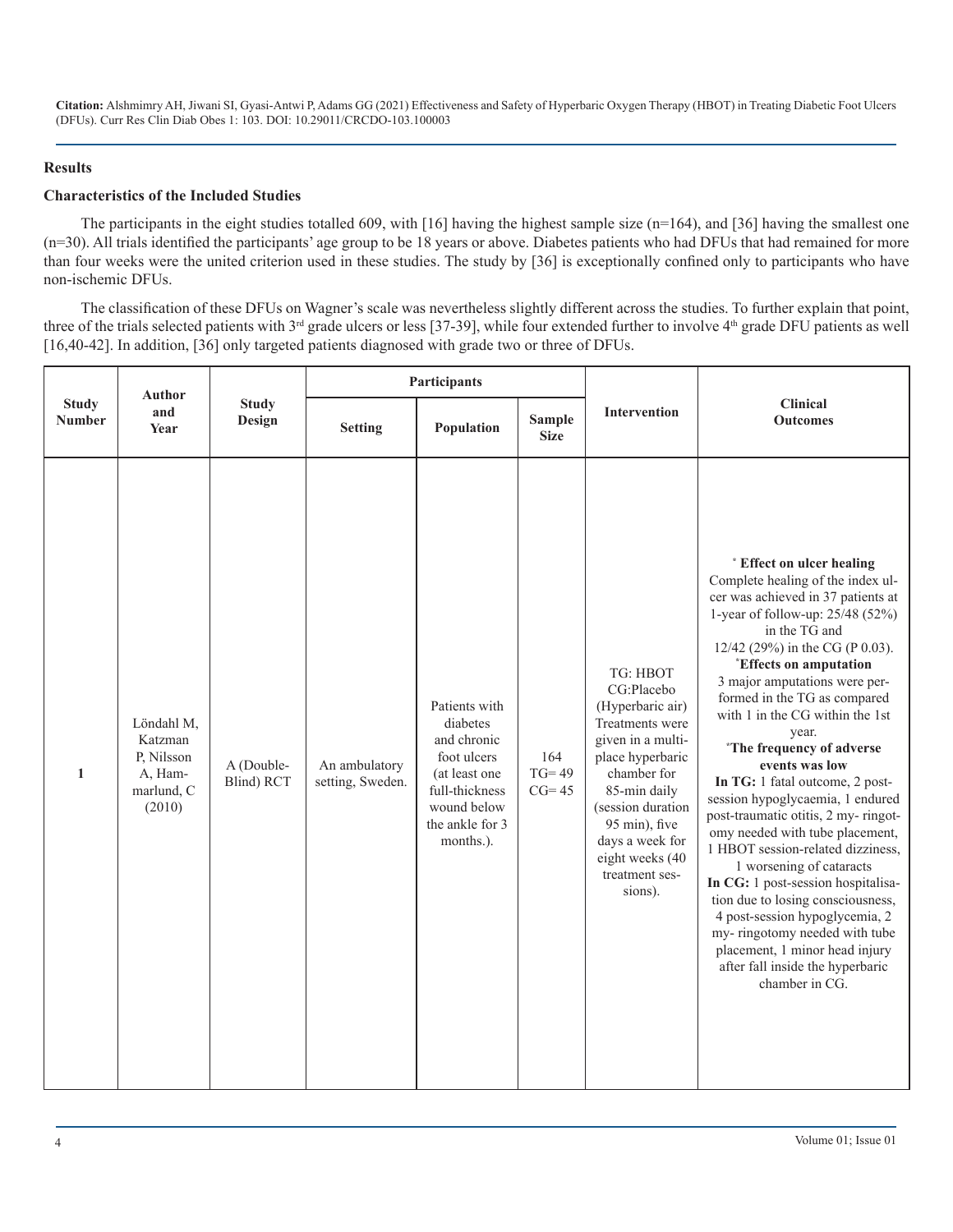| $\overline{2}$ | Fedorko L,<br>Bowen JM,<br>Jones W,<br>Oreopoulos,<br>G, Goeree R,<br>et al. (2016) | A Prospective<br>(Double-<br>Blind) RCT | A single-center,<br>Canada. | Patients with<br>diabetes and<br>foot lesions<br>(Wagner grade<br>2–4) persisting<br>for a minimum<br>of 4 weeks. | 103<br>$TG = 49$<br>$CG = 54$ | TG: HBOT<br>(Breathing<br>oxygen)<br>CG: Sham<br>(Breathing air)<br>Treatments<br>were given to<br>participants as<br>5 days per week<br>for 6 weeks (30<br>sessions), each<br>session takes 90<br>min of HBOT<br>(breathing<br>oxygen at 244<br>kPa) or sham<br>(breathing air at<br>125 kPa).<br>Patients were<br>followed for 6<br>weeks after the<br>end of hyper-<br>baric sessions<br>and returned to<br>the clinic every<br>week for wound<br>assessment and<br>treatment. | *Meeting Criteria of Need for<br><b>Amputation or Undergoing</b><br>Amputation<br>Criteria for major amputation<br>were met in 13 of 54 patients in<br>the CG and 11 of 49 in the TG<br>(odds ratio 0.91 [95% CI 0.37,<br>2.28], $P = 0.846$ .<br>The percentage of amputations<br>recommended of any type (major<br>or minor) was 51% in TG and<br>48% in CG (1.12 [0.52, 2.43], P<br>$= 0.771$ ).<br>Beyond the adjudicated indica-<br>tion for amputations, only 1 actual<br>amputation occurred during the<br>12-week study period, and this<br>was the removal of a toe in CG.<br>10 of the 11 participants who<br>received HBOT treatment and met<br>the criteria for major amputation<br>were recommended to have a<br>below-knee amputation, and all<br>of those assessed to require major<br>amputation in CG ( $n = 13$ ) were<br>recommended to have below-knee<br>amputation. 14 (28.6%) and 13<br>$(24.1\%)$ participants were adjudi-<br>cated to undergo minor amputa-<br>tions in TG and CG, respectively<br>$(1.26 \, [0.52, 3.04], P = 0.605).$<br><i><b>*Wounds healing</b></i><br>Twelve $(22%)$ patients in the CG<br>and 10 $(20\%)$ in the TG were<br>healed $(0.90 \, [0.35, 2.31], P =$<br>0.823). All other indices of wound<br>healing were also not statistically<br>significantly different between<br>groups.<br>*Adverse events<br>In TG: 1 an episode of CHF, 9<br>cases of inability to equalise mid-<br>dle ear pressure during treatment,<br>4 hypoglycaemic episode.<br>In CG: 3 cases of inability to<br>equalise middle ear pressure dur-<br>ing treatment, 2 hypoglycaemic<br>episode. |
|----------------|-------------------------------------------------------------------------------------|-----------------------------------------|-----------------------------|-------------------------------------------------------------------------------------------------------------------|-------------------------------|-----------------------------------------------------------------------------------------------------------------------------------------------------------------------------------------------------------------------------------------------------------------------------------------------------------------------------------------------------------------------------------------------------------------------------------------------------------------------------------|-------------------------------------------------------------------------------------------------------------------------------------------------------------------------------------------------------------------------------------------------------------------------------------------------------------------------------------------------------------------------------------------------------------------------------------------------------------------------------------------------------------------------------------------------------------------------------------------------------------------------------------------------------------------------------------------------------------------------------------------------------------------------------------------------------------------------------------------------------------------------------------------------------------------------------------------------------------------------------------------------------------------------------------------------------------------------------------------------------------------------------------------------------------------------------------------------------------------------------------------------------------------------------------------------------------------------------------------------------------------------------------------------------------------------------------------------------------------------------------------------------------------------------------------------------------------------------------------------------------------------------|
|----------------|-------------------------------------------------------------------------------------|-----------------------------------------|-----------------------------|-------------------------------------------------------------------------------------------------------------------|-------------------------------|-----------------------------------------------------------------------------------------------------------------------------------------------------------------------------------------------------------------------------------------------------------------------------------------------------------------------------------------------------------------------------------------------------------------------------------------------------------------------------------|-------------------------------------------------------------------------------------------------------------------------------------------------------------------------------------------------------------------------------------------------------------------------------------------------------------------------------------------------------------------------------------------------------------------------------------------------------------------------------------------------------------------------------------------------------------------------------------------------------------------------------------------------------------------------------------------------------------------------------------------------------------------------------------------------------------------------------------------------------------------------------------------------------------------------------------------------------------------------------------------------------------------------------------------------------------------------------------------------------------------------------------------------------------------------------------------------------------------------------------------------------------------------------------------------------------------------------------------------------------------------------------------------------------------------------------------------------------------------------------------------------------------------------------------------------------------------------------------------------------------------------|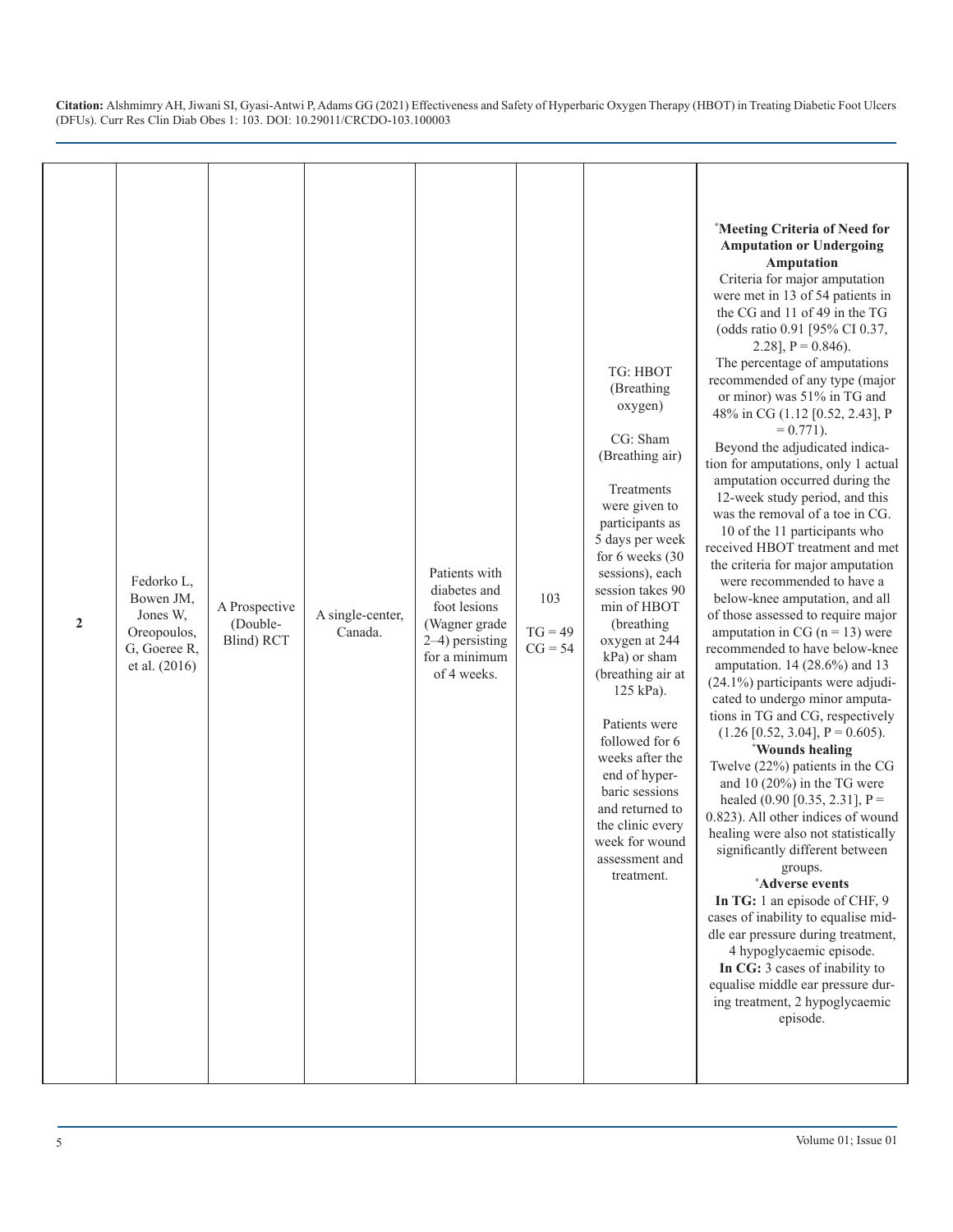| 3 | Ma L, Li P,<br>Shi Z, Hou<br>T, Chen X, et<br>al. $(2013)$    | A Prospective<br>(Blind) RCT | The author's<br>unit of the hos-<br>pital, China.   | Diabetic<br>patients with<br>diabetic foot<br>ulcers, at least<br>one full-thick-<br>ness wound<br>below the<br>ankle (Wagner<br>grades III or<br>less) for $>3$<br>months.                  | 36<br>$TG = 18$<br>$CG = 18$ | TG: SC+ HBOT<br>CG: Standard<br>care includ-<br>ing offloading,<br>wound debride-<br>ment, and glu-<br>cose control.<br>Treatments<br>were given via a<br>multi-person hy-<br>perbaric cham-<br>ber twice-daily<br>for 90 minutes at<br>2.5 atmospheres<br>absolute (ATA)<br>5 days a week<br>for 2 weeks. | <i><b>*Effects on Ulcers healing</b></i><br>TcPo <sub>2</sub> in the HBO group increased<br>on day 7 (477.8 $\pm$ 118.2 mm Hg<br>versus $37.06 \pm 5.23$ mm Hg, P<br><0.01) and day 14 (501.1 $\pm$ 137.7<br>mm Hg versus $35.61 \pm 4.85$ mm<br>Hg, $P \le 0.01$ ).<br>Ulcer size reduction in the HBO<br>group was greater than that of the<br>control group $(42.4\% \pm 20.0\%$<br>versus $18.1\% \pm 6.5\%$ , P < 0.05).<br><i><b>*Effects on oxidative stress</b></i><br>MDA levels, SOD, and CAT were<br>all significantly higher in the HBO<br>than in the control group on day<br>14 ( $P<0.05$ ).<br>*Adverse events<br>No serious complications such as<br>death or amputation or other ad-<br>verse reactions such as barotrau-<br>matic otitis, dizziness, seizures, or<br>pneumothorax occurred. |
|---|---------------------------------------------------------------|------------------------------|-----------------------------------------------------|----------------------------------------------------------------------------------------------------------------------------------------------------------------------------------------------|------------------------------|------------------------------------------------------------------------------------------------------------------------------------------------------------------------------------------------------------------------------------------------------------------------------------------------------------|----------------------------------------------------------------------------------------------------------------------------------------------------------------------------------------------------------------------------------------------------------------------------------------------------------------------------------------------------------------------------------------------------------------------------------------------------------------------------------------------------------------------------------------------------------------------------------------------------------------------------------------------------------------------------------------------------------------------------------------------------------------------------------------------------------------|
| 4 | Chen CY,<br>Wu RW, Hsu<br>MC, Hsieh<br>CJ, Chou,<br>MC (2017) | A Prospective<br><b>RCT</b>  | A medical cen-<br>ter in Kaohsiung<br>City, Taiwan. | Diabetic<br>patients with<br>nonhealing<br>DFUs (Wag-<br>ner wound<br>classification<br>of grade 1, 2,<br>and 3 ulcers)<br>who were<br>deemed poor<br>candidates<br>for vascular<br>surgery. | 38<br>$TG = 20$<br>$CG = 18$ | TG: Standard<br>care plus HBOT<br>CG: Standard<br>care alone<br>HBOT was<br>administered<br>in a hyperbaric<br>chamber under<br>2.5 absolute<br>atmospheric<br>pressure for 120<br>minutes; for 5<br>days a week for<br>4 consecutive<br>weeks.                                                            | <i><b>*Effects on ulcers healing</b></i><br>Complete DFU closure was<br>achieved in 5 patients (25%) in<br>the HBOT group $(n = 20)$ versus<br>1 participant $(5.5\%)$ in the routine<br>care group ( $n = 18$ ) ( $P = .001$ ).<br>The HBOT group showed statisti-<br>cally significant improvements in<br>inflammation index, blood flow,<br>and health-related quality of life<br>from pretreatment to 2 weeks after<br>the last therapy ended ( $P < .05$ ).<br>Hemoglobin A1c was significantly<br>lower in the HBOT group follow-<br>ing treatment ( $P < .05$ ) but not in<br>the routine care group.<br><i><b>*Effects on amputation rate</b></i><br>The AR was 5% for the HBOT<br>group and 11% for the routine<br>care group ( $\chi^2$ = 15.204, P = .010).                                         |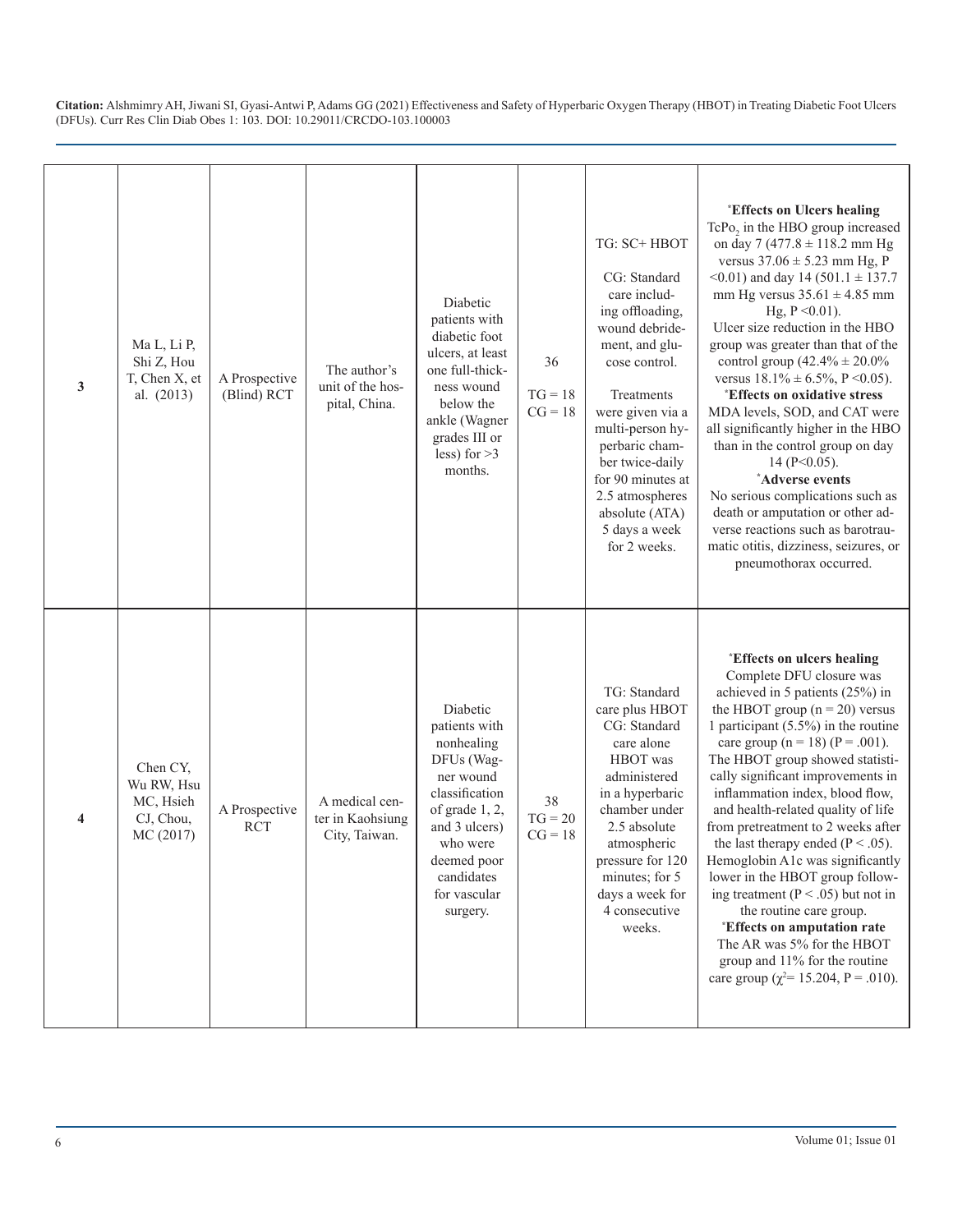| 5 | Salama SE,<br>Eldeeb AE,<br>Elbarbary<br>AH, Abdel-<br>ghany SE<br>(2019) | A Prospective<br><b>RCT</b> | In the Vascu-<br>lar Surgery<br>Department and<br>the Physical<br>Medicine, Rheu-<br>matology and<br>Rehabilitation<br>Department,<br>Tanta University<br>Hospitals. | Diabetic<br>patients hav-<br>ing Wagner's<br>grade 2 or 3<br>chronic DFU,<br>in whom the<br>response to 30<br>days of stan-<br>dard wound<br>care was not<br>favorable. | $30\,$<br>$TG = 15$<br>$CG = 15$ | TG: HBOT plus<br>conventional<br>treatment<br>CG: Conven-<br>tional treatment<br>alone<br>HBOT was<br>administered<br>via monoplace<br>chamber once<br>daily for 5 days<br>a week with 2<br>days off, for a<br>total number of<br>20 to 40 sessions<br>according to the<br>ulcer response.<br>The session<br>began with a<br>gradual pressure<br>increase to the<br>designated treat-<br>ment pressure of<br>approximately<br>2.5 ATA over<br>about 10 to 15<br>min-utes in a<br>100% oxygen<br>environment<br>(compression<br>phase). The<br>treatment period<br>"at pressure"<br>lasted for 1 hour.<br>Then, gradual<br>decompression<br>over about 10 to<br>15 minutes was<br>made. | <i><b>Effects on ulcers healing</b></i><br>A significantly greater percentage<br>of HBOT-treated wounds (33.3%,<br>5/15) achieved complete closure<br>than conventional therapy-treated<br>wounds $(0\%, 0/15; P = .014)$<br>at the end of treatment. This<br>significant difference was main-<br>tained throughout the 8 weeks of<br>follow-up. At the end of all HBOT<br>sessions and 2 months of conven-<br>tional treatment, the median ulcer<br>surface area was significantly<br>reduced in TG but not in CG.<br>This significant ulcer size reduc-<br>tion in TG was maintained at 4<br>and 8 weeks of follow-up.<br>Complete healing of the target<br>ulcer, at the end of the treatment,<br>was observed in 5 cases in TG<br>versus no case in the CG, $P =$<br>.014*. At 4 and 8 weeks of follow-<br>up, these numbers were increased<br>to 7 and 10 cases versus 2 and 3<br>cases in TG versus the CG $p$ , $P =$<br>$.046^*$ , $.025^*$ , respectively.<br>On bivariate analysis, it was found<br>that a significantly higher wound<br>healing rate was associated with<br>more HBOT sessions completed (r<br>$= 0.888$ , P = .0001, 95% confi-<br>dence interval = $0.6904 - 0.9626$ .]<br>*Adverse events<br>Complications frequency was<br>non-significantly different be-<br>tween both groups.<br>[Mild to moderate wound infec-<br>tions were observed in $3(20\%)$<br>versus $5(33.3\%)$ cases of TG<br>versus CG, respectively, during<br>the period of treatment. This was<br>cleared after surgical debridement,<br>and culture and sensitivity with<br>appropriate antibiotics adminis-<br>trated accordingly].<br>*Amputation rate<br>There was no major amputation<br>in both groups while minor (toes)<br>amputations were done to one<br>patient in each group. |
|---|---------------------------------------------------------------------------|-----------------------------|----------------------------------------------------------------------------------------------------------------------------------------------------------------------|-------------------------------------------------------------------------------------------------------------------------------------------------------------------------|----------------------------------|----------------------------------------------------------------------------------------------------------------------------------------------------------------------------------------------------------------------------------------------------------------------------------------------------------------------------------------------------------------------------------------------------------------------------------------------------------------------------------------------------------------------------------------------------------------------------------------------------------------------------------------------------------------------------------------|--------------------------------------------------------------------------------------------------------------------------------------------------------------------------------------------------------------------------------------------------------------------------------------------------------------------------------------------------------------------------------------------------------------------------------------------------------------------------------------------------------------------------------------------------------------------------------------------------------------------------------------------------------------------------------------------------------------------------------------------------------------------------------------------------------------------------------------------------------------------------------------------------------------------------------------------------------------------------------------------------------------------------------------------------------------------------------------------------------------------------------------------------------------------------------------------------------------------------------------------------------------------------------------------------------------------------------------------------------------------------------------------------------------------------------------------------------------------------------------------------------------------------------------------------------------------------------------------------------------------------------------------------------------------------------------------------------------------------------------------------------------------------------------------|
|---|---------------------------------------------------------------------------|-----------------------------|----------------------------------------------------------------------------------------------------------------------------------------------------------------------|-------------------------------------------------------------------------------------------------------------------------------------------------------------------------|----------------------------------|----------------------------------------------------------------------------------------------------------------------------------------------------------------------------------------------------------------------------------------------------------------------------------------------------------------------------------------------------------------------------------------------------------------------------------------------------------------------------------------------------------------------------------------------------------------------------------------------------------------------------------------------------------------------------------------|--------------------------------------------------------------------------------------------------------------------------------------------------------------------------------------------------------------------------------------------------------------------------------------------------------------------------------------------------------------------------------------------------------------------------------------------------------------------------------------------------------------------------------------------------------------------------------------------------------------------------------------------------------------------------------------------------------------------------------------------------------------------------------------------------------------------------------------------------------------------------------------------------------------------------------------------------------------------------------------------------------------------------------------------------------------------------------------------------------------------------------------------------------------------------------------------------------------------------------------------------------------------------------------------------------------------------------------------------------------------------------------------------------------------------------------------------------------------------------------------------------------------------------------------------------------------------------------------------------------------------------------------------------------------------------------------------------------------------------------------------------------------------------------------|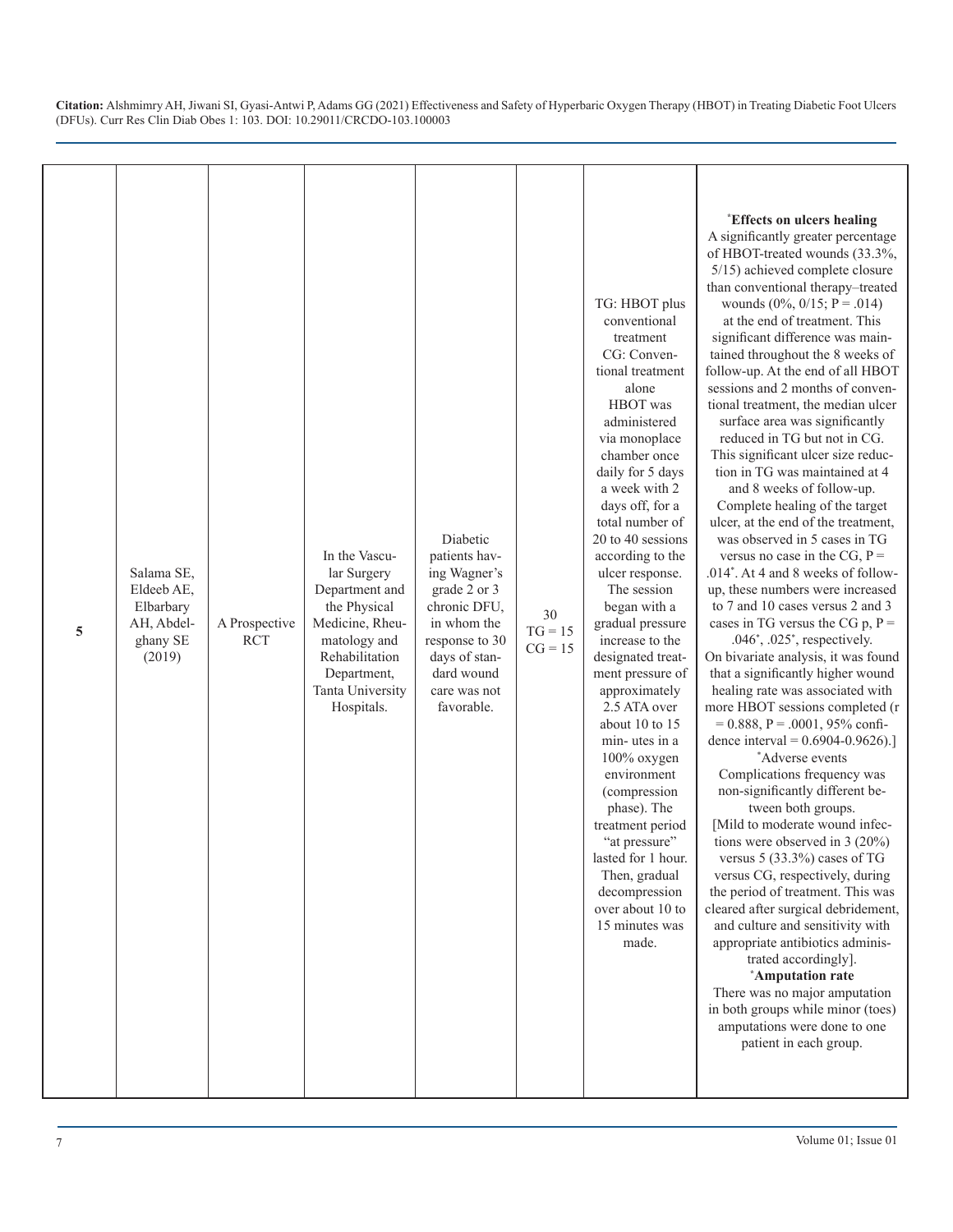| 6 | Santema KT,<br>Stoeken-<br>broek RM.<br>Koelemay<br>MJ, Reekers<br>JA, Van<br>Dortmont<br>LM, et al.<br>(2018) | A ran-<br>domized,<br>parallel-group<br>superiority<br>trial | Multicenter (24<br>hospitals in the<br>Netherlands and<br>one in Belgium<br>+ all nine public<br>HBOT fa-cili-<br>ties in the Neth-<br>erlands and one<br>affili- ated to the<br>Antwerp Uni-<br>versity Hospital<br>in Belgium). | Diabetic<br>patients<br>who have an<br>ischemic ulcer<br>of the lower<br>extremities<br>(graded as<br>Wagner grades<br>$2-4$ ), present<br>for at least 4<br>weeks. | 120<br>TG: 60<br>CG: 60 | TG: Standard<br>care with HBOT<br>GG: Standard<br>care alone<br>HBOT was<br>administered<br>as sessions<br>of 90min in a<br>multi-placed<br>chamber, pres-<br>surised at 2.4<br>or 2.5 atmo-<br>spheres absolute<br>during which<br>patients were<br>breathing 100%<br>FiO <sub>2</sub> except for<br>three blocks of<br>5 min during<br>which ambi-<br>ent air was<br>administered to<br>prevent oxy-gen<br>intoxication.<br>HBOT was<br>scheduled for 5<br>days per week<br>until a maximum<br>of 40 sessions<br>was reached or<br>until complete<br>wound healing<br>was achieved. | * Effects on Limb salvage<br>Limb salvage was achieved in 47<br>patients in the CG vs. 53 patients<br>in the TG (risk difference, 10%<br>[95% CI24to23]).<br>* Effects on Wound healing<br>After 12months, 28 index wounds<br>were healed in the CG vs. 30 in<br>the TG (RD 3% [95% CI 214 to<br>$21$ ]).<br>No statistically significant dif-<br>ference was found in the time<br>to complete ulcer healing of the<br>index ulcer between both groups.<br>* Effects on Amputation<br>- Freedom From Any Amputation<br>of the Index Limb. 31 patients<br>$(52%)$ in the CG remained free of<br>any amputation (i.e., including mi-<br>nor amputations), compared with<br>38 (63%) patients in the TG group<br>(RD 12% [95% CI 26to 28]).<br>- Amputation-Free Survival<br>AFS was achieved in 41 patients<br>in the CG and 49 patients in the<br>TG (RD 13% [95% CI 22 to 28]).<br>*Adverse Events and Mortality<br>A total of 14 participants died dur-<br>ing the follow-up period $(9 \mid 15\%)$<br>in the CG vs. $5 \times 18\%$ in the TG;<br>RD 7% [95% CI 25 to 19]).<br>2 serious adverse events occurred<br>that were attributable to HBOT:<br>an oxygen- induced seizure and<br>barotraumatic perforation of<br>the tympanicmembrane. Both<br>recovered without lasting conse-<br>quences.<br>3 cases had required preventive<br>myringotomy with tube placement<br>due to the inability to equalise the<br>pressure of the middle ear during<br>HBOT. |
|---|----------------------------------------------------------------------------------------------------------------|--------------------------------------------------------------|-----------------------------------------------------------------------------------------------------------------------------------------------------------------------------------------------------------------------------------|---------------------------------------------------------------------------------------------------------------------------------------------------------------------|-------------------------|---------------------------------------------------------------------------------------------------------------------------------------------------------------------------------------------------------------------------------------------------------------------------------------------------------------------------------------------------------------------------------------------------------------------------------------------------------------------------------------------------------------------------------------------------------------------------------------|-------------------------------------------------------------------------------------------------------------------------------------------------------------------------------------------------------------------------------------------------------------------------------------------------------------------------------------------------------------------------------------------------------------------------------------------------------------------------------------------------------------------------------------------------------------------------------------------------------------------------------------------------------------------------------------------------------------------------------------------------------------------------------------------------------------------------------------------------------------------------------------------------------------------------------------------------------------------------------------------------------------------------------------------------------------------------------------------------------------------------------------------------------------------------------------------------------------------------------------------------------------------------------------------------------------------------------------------------------------------------------------------------------------------------------------------------------------------|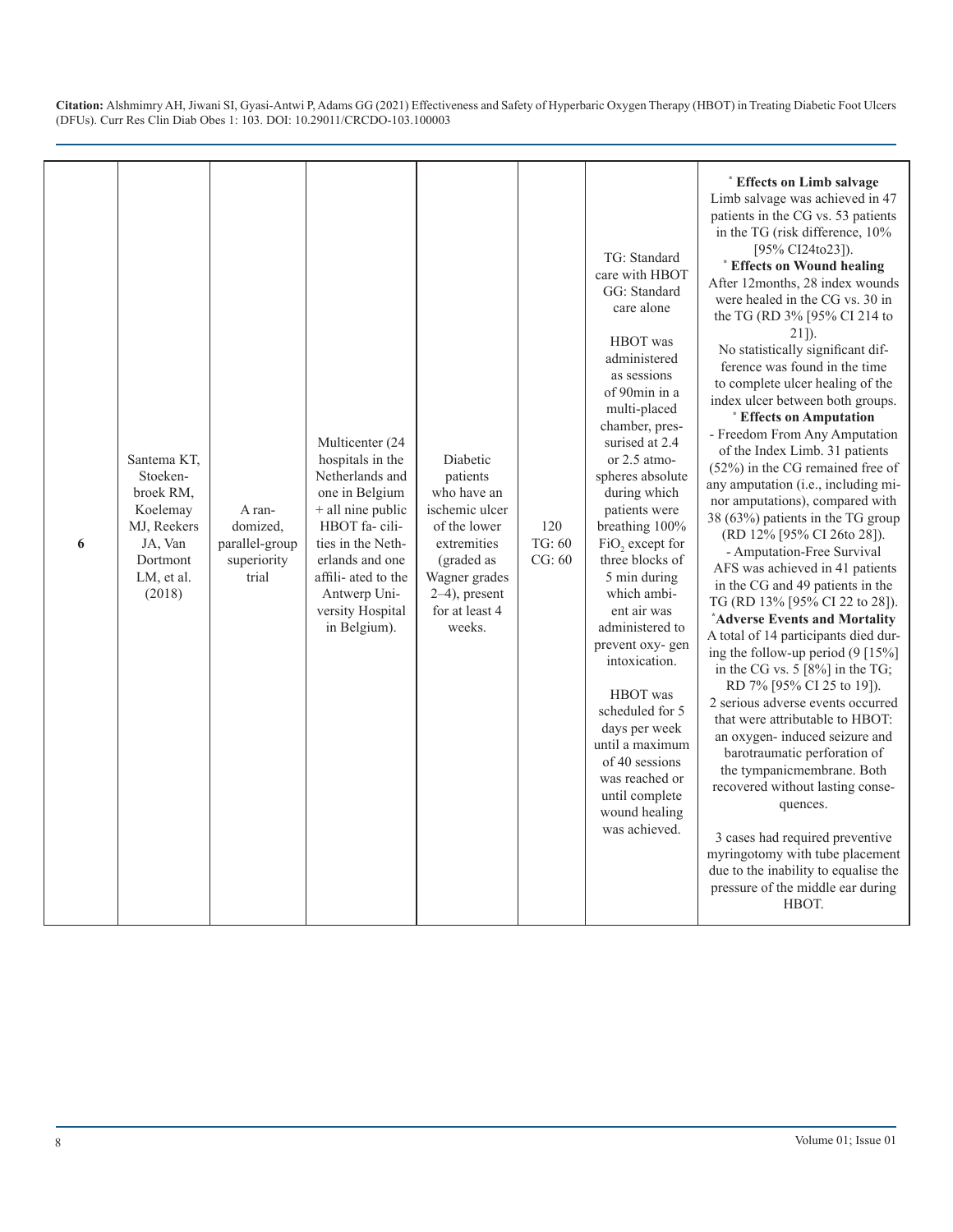| $\overline{7}$ | Yazid MB,<br>Ayesyah<br>A, Nurha-<br>nani AB,<br>Rohaizat<br>MH (2017) | A prospective<br><b>RCT</b> | A tertiary hospi-<br>tal, Malaysia. | Diabetic<br>patients with<br>foot or ankle<br>ulcer (Grade<br>1 or 2 or 3<br>on Wanger<br>system) for<br>at least four<br>weeks of dura-<br>tion. | 60<br>$TG = 30$<br>$CG = 30$ | TG: standard<br>treatment with<br><b>HBOT</b><br>CG: Standard<br>treatment alone<br>HBOT was<br>administered<br>five days a week<br>in mono-place<br>chamber. (20-30)<br>treatment ses-<br>sions). A session<br>consisted of<br>a duration of<br>compression in<br>air for 5 mins,<br>subsequently at<br>2.5 atmosphere<br>absolute (ATA)<br>treatment period<br>for 85 mins, and<br>then a 5 mins<br>decompression<br>period. | * Effects on inflammatory mark-<br>ers<br>Reduction of WCC and CRP in<br>TG were significant through-<br>out the treatment (p=0.046 and<br>p=0.039, respectively).<br>* Effects on ulcers healing<br>With the treatment, reduction in<br>size of the ulcer was observed in<br>both groups, and it was significant<br>$(p<0.001)$ in TG. Using Pairwise<br>comparison, wound reduction in<br>every ten days of measurement<br>was significant (p<0.001) in TG<br>compared to the CG.<br>A total of 26 patients $(86.7\%)$<br>from the TG achieved complete<br>ulcer healing at six months' fol-<br>low-up, while 18 patients (60%)<br>in CG's ulcer healed completely. |
|----------------|------------------------------------------------------------------------|-----------------------------|-------------------------------------|---------------------------------------------------------------------------------------------------------------------------------------------------|------------------------------|--------------------------------------------------------------------------------------------------------------------------------------------------------------------------------------------------------------------------------------------------------------------------------------------------------------------------------------------------------------------------------------------------------------------------------|-----------------------------------------------------------------------------------------------------------------------------------------------------------------------------------------------------------------------------------------------------------------------------------------------------------------------------------------------------------------------------------------------------------------------------------------------------------------------------------------------------------------------------------------------------------------------------------------------------------------------------------------------------------------------|
|----------------|------------------------------------------------------------------------|-----------------------------|-------------------------------------|---------------------------------------------------------------------------------------------------------------------------------------------------|------------------------------|--------------------------------------------------------------------------------------------------------------------------------------------------------------------------------------------------------------------------------------------------------------------------------------------------------------------------------------------------------------------------------------------------------------------------------|-----------------------------------------------------------------------------------------------------------------------------------------------------------------------------------------------------------------------------------------------------------------------------------------------------------------------------------------------------------------------------------------------------------------------------------------------------------------------------------------------------------------------------------------------------------------------------------------------------------------------------------------------------------------------|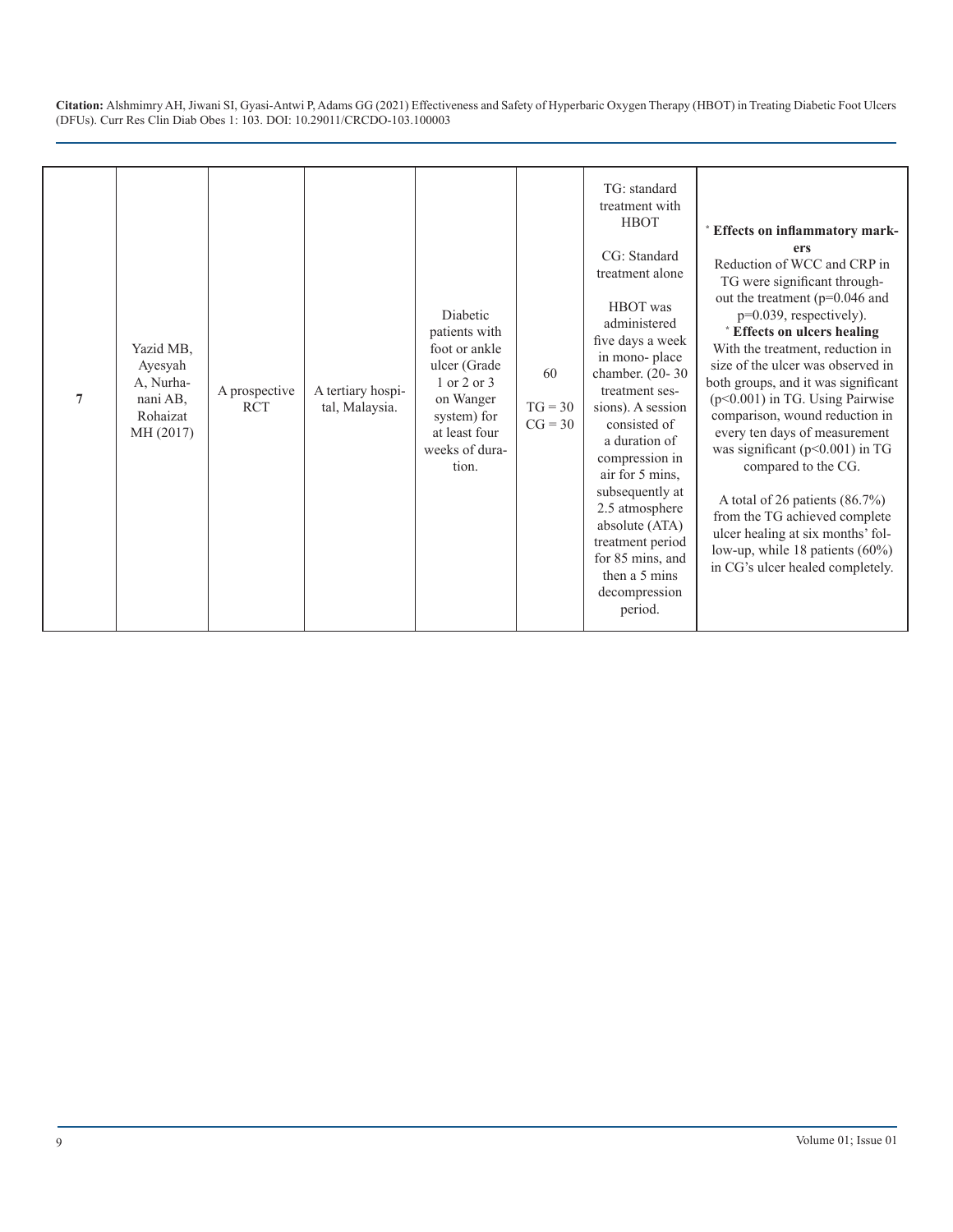| 8 | Nik NH,<br>Wan WMZ,<br>Mohd BY,<br>Rahmah S<br>(2019) | <b>ARCT</b> | Two tertiary<br>centers and one<br>private hyper-<br>baric healthcare<br>facility. | Diabetic<br>patients with<br>non-healing<br>foot ulcers (2)<br>grade or above<br>on Wagner<br>scale) which<br>was treated<br>at the study<br>centers for<br>more than<br>thirty days<br>and failed to<br>achieve wound<br>size reduction<br>of more than<br>$30\%$ . | 58<br>$TG = 29$<br>$CG = 29$ | TG: Convention-<br>al wound care<br>with HBOT<br>CG: Conven-<br>tional wound<br>care<br>HBOT was giv-<br>en at 100 percent<br>concentration of<br>2.4 atmospheres<br>absolute (ATA)<br>as an adjunctive<br>therapy with<br>conventional<br>wound care.<br>This treatment<br>was performed<br>daily from<br>Mondays to<br>Fridays for thirty<br>sessions. Pa-<br>tients underwent<br>a hyperbaric<br>treatment of<br>90 minutes in<br>each session in<br>a mono-place<br>hyperbaric<br>chamber. | * Effects on wound healing<br>The means of wound size over<br>time points (Day $0$ , 10, 20 and 30)<br>among patients under TG were<br>statistically significantly differ-<br>ent [F(1,61)=30.86, p<0.001)]<br>compared to CG.<br>Multiple logistic regression analy-<br>sis showed that TG has nearly 44<br>times higher odds to achieve at<br>least 30% wound size reduction<br>within the study period (95%CI:<br>7.18, 268.97, $p<0.001$ ). |
|---|-------------------------------------------------------|-------------|------------------------------------------------------------------------------------|----------------------------------------------------------------------------------------------------------------------------------------------------------------------------------------------------------------------------------------------------------------------|------------------------------|------------------------------------------------------------------------------------------------------------------------------------------------------------------------------------------------------------------------------------------------------------------------------------------------------------------------------------------------------------------------------------------------------------------------------------------------------------------------------------------------|-------------------------------------------------------------------------------------------------------------------------------------------------------------------------------------------------------------------------------------------------------------------------------------------------------------------------------------------------------------------------------------------------------------------------------------------------|
|---|-------------------------------------------------------|-------------|------------------------------------------------------------------------------------|----------------------------------------------------------------------------------------------------------------------------------------------------------------------------------------------------------------------------------------------------------------------|------------------------------|------------------------------------------------------------------------------------------------------------------------------------------------------------------------------------------------------------------------------------------------------------------------------------------------------------------------------------------------------------------------------------------------------------------------------------------------------------------------------------------------|-------------------------------------------------------------------------------------------------------------------------------------------------------------------------------------------------------------------------------------------------------------------------------------------------------------------------------------------------------------------------------------------------------------------------------------------------|

**Table 1:** Characteristic of Included Studies.

#### **Intervention/Comparator Characteristics**

In six of the included trials, a standard diabetic foot treatment in conjunction with HBOT was compared with standard care alone. In the studies by [16] and [40], the intervention was HBOT, while the placebo/sham air was the comparator. With respect to the types of HBOT chambers, half of the experiments were performed in single-seater chambers and the remaining half in multi-person chambers. The HBOT session varied between 60 and 120 min throughout the studies. The frequency of intervention was given as a daily session five days a week. A different intervention dosage (twice a day) was given by [37]. The average length of the intervention across the eight trials was 20 to 40 sessions. The follow-up phase was completed in five of the eight studies [16,36,39-41].

#### **Outcomes Characteristics**

The eight studies mainly measured the effectiveness of the intervention on ulcer healing, which is the primary outcome of this review. As a secondary outcome, five studies measured the effect of HBOT on the amputation rate. Another secondary outcome was the intervention safety and its subsequent adverse events, as reported by the five studies. In addition, [37] was unique in examining oxidative stress as a side effect of HBOT.

#### **Results and Discussion**

## **Theme 1: Effect of HBOT on Ulcer Healing**

The most clinically important theme was the effectiveness of HBOT on ulcer healing, which was measured by all of the included studies. Six of the eight studies noted the beneficial effects of HBOT for accelerating healing and reducing the size of DFUs [16,36-39,42]. Most studies supporting HBOT's effectiveness have a quality score of 8 to 13 on JBI, thereby rendering their findings trustworthy. Interestingly, in all six studies, the favourable effect was conditional on the administration of HBOT as an adjunct therapy to the standard care for DFUs. This result can be explained by the fact that the treatment of DFUs is complex and requires an integrated approach to achieve the desired healing. This is precisely what previously led the Society for Vascular Surgery to choose a range of adjunctive interventions—including HBOT—to investigate their efficacy [43]. The application of our review results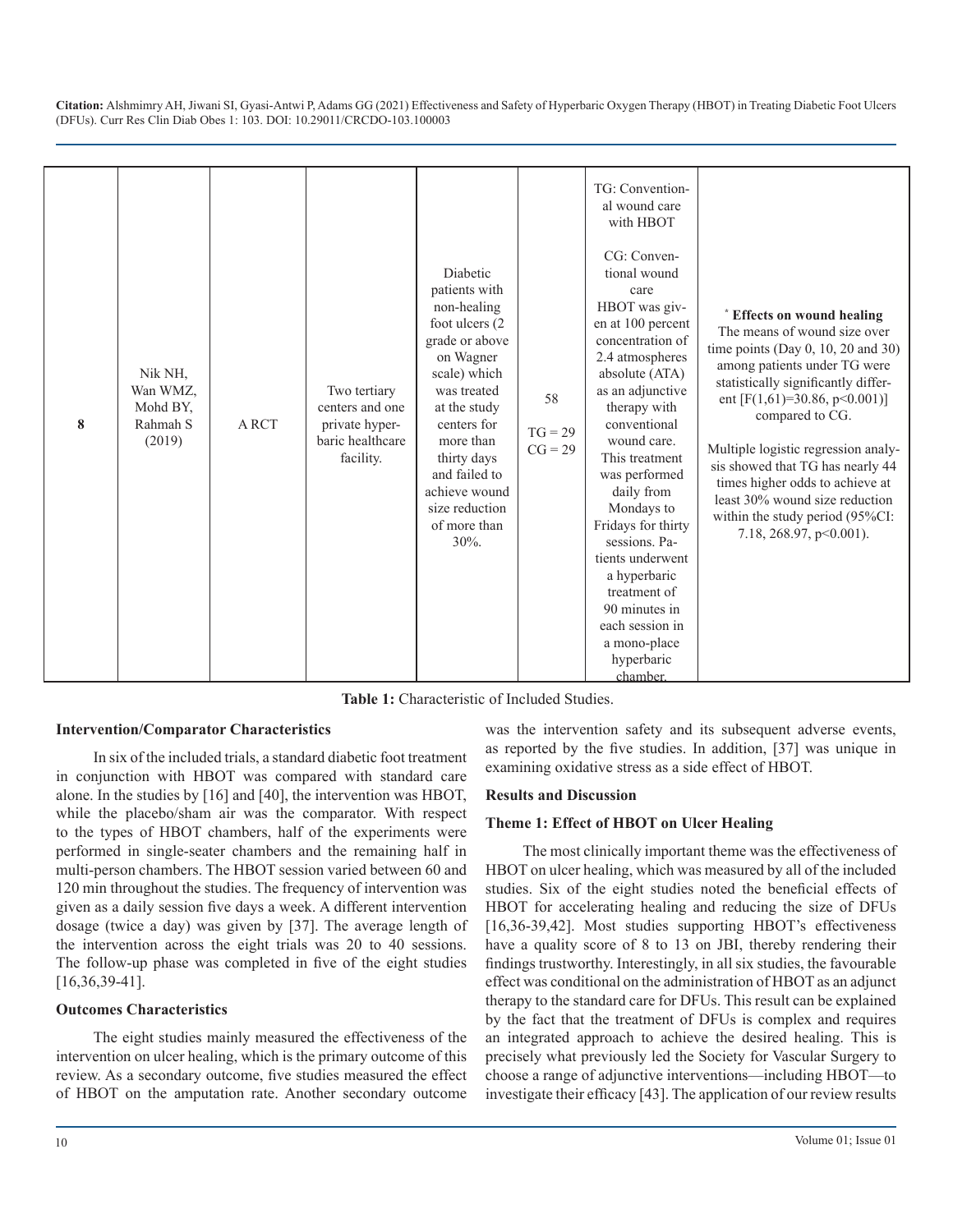indicates that HBOT should be administered supplementary to standard DFU care. This finding is consistent with the results of a previous prospective randomised investigation conducted by [44], who lauded the efficacy of HBOT as a concomitant therapy with standard care for improving the healing of DFUs. The outcome of our review is also supported by the findings of a previous SR [43], who investigated the best available evidence supporting the use of different adjuvant therapies for DFUs. They concluded that HBOT was superior to other interventions for accelerating DFU wound healing. Despite their large final sample (n=1526), the restricted quality (low to medium) of the included studies weakens the reliability of their review findings. Our outcome is also in agreement with a more recent study, by [45], whose metaanalysis yielded findings confirming the helpful impact of HBOT on the promotion of DFU healing. However, their small sample size (n=585) demands caution when using this result.

In relation to discovering the circumstances in which HBOT was useful in treating ulcers, the six supported studies revealed near-consistent results regarding intervention characteristics. In brief, the studies combined resulted in a session lasting between 60 and 120 minutes, administered 5 times weekly for 6–8 weeks (20– 40 sessions). Only three of the six studies addressed the followup duration [16,36,39]. These data did not reveal any confirmed correlations between the circumstances of HBOT intervention and its beneficial effect on ulcer healing, since the oppositional studies had the same HBOT characteristics. It should be noted that the six studies have advocated that a minimum of 20 sessions should be conducted to gain this benefit of HBOT. However, in [38], HBOT was conducted twice weekly, resulting in a study period limited to only two weeks. This can be attributed to that study's intention of testing an HBOT-associated oxidative stress risk hypothesis, which resulted in the intervention dosage being doubled to avoid prolonging the overall intervention time, thereby reducing the possibility of this risk in the treatment group. This exceptional finding supports the need for future studies that emphasise the link between short-and-long-term HBOT efficacy in ulcer healing, taking into account other factors such as oxidative stress and inflammatory markers. In terms of inflammatory markers, [39] study was unique in evaluating the effect of HBOT on WBCs and CRP, and they concluded that there was a significant reduction in their levels in the HBOT group. This result reflects what had previously been known about the physiological effect of HBOT in providing an anti-inflammatory effect that reduces inflammatory biomarkers and enhances the immune response [46].

The characteristics of patients who would potentially benefit from HBOT remain controversial. The frequent criteria for response to HBOT was having a chronic DFU (more than 4 weeks) and a grade 4 or less on the Wagner Ulcer Classification System. The beneficiaries in one study [36] were patients with chronic nonischemic DFUs. It is hard to determine if there is a correlation between this patient category and the efficacy of HBOT based on this single inclusion of non-ischemic ulcers.

In contrast to the above, two studies [40] and [41] repudiated the efficacy of HBOT, finding no differentiation in ulcer healing between their HBOT and standard wound care groups. However, in addition to the large sample sizes (n=103 and n=120, respectively), the high JBI scores of these studies (13 and 10, respectively) implies that their findings should not be underestimated. In addition, the studies used follow-up periods of 6 weeks and 12 months, respectively. In [40], there was a 2% greater healing rate in the control group compared to the treatment group; this could have been caused by the unequal sample populations in the two study groups (CC:54; TG:49). Another important discovery was the inclusion of patients with ischemic DFUs only [41]. Their results found no additional benefit to using HBOT for achieving significant improvement of ulcer healing. With this in mind, it could conceivably be suggested that this finding indicates HBOT may not be beneficial for DFU patients with severe ischemia, which had previously been noted in the review findings of [43]. This could be attributed to the assumption that, in a state of sufficient tension, oxygen cannot reach ischemic areas to induce angiogenesis, so it is doubtful that HBOT would be effective in cases of severe ischemia.

Our review highlights the need for further research to investigate the types of DFUs likely to respond to HBOT. Notwithstanding these observations, the outcomes of both studies were consistent with the SR [47], who concluded that there was no difference in ulcer healing rates between HBOT and conventional wound treatment. What strengthens the reliability of their results is the methodological quality of the studies used in the review. Their meta-analysis found, however, that HBOT was superior to conventional treatment for reducing the size of an ulcer wound. One of the main issues that emerged from the finding that HBOT effectiveness is similar to standard care is the need to examine the HBOT's cost-effectiveness, such that a complete profile of its efficacy can be provided, which will then help clinicians to make decisions about using or dispensing with the practice.

#### **Theme 2: Effect of HBOT on Amputation Rates**

The second theme identified in this review was that the effect of HBOT on amputation rates, since five of the eight included studies reported it as a secondary endpoint. Most studies agreed that HBOT provides no benefit in reducing amputation rates [36,40,41], although [38] confirmed HBOT's advantage in reducing the risk of amputation. Interestingly, [16] observed that HBOT was correlated with a high incidence of major amputations (three cases) and a similar rate of minor amputations (four cases). This may be attributed to lower blood pressure levels in the toe (15 mm Hg) observed in their study's amputees, indicating a poor perfusion status. Patients with DFUs and peripheral arterial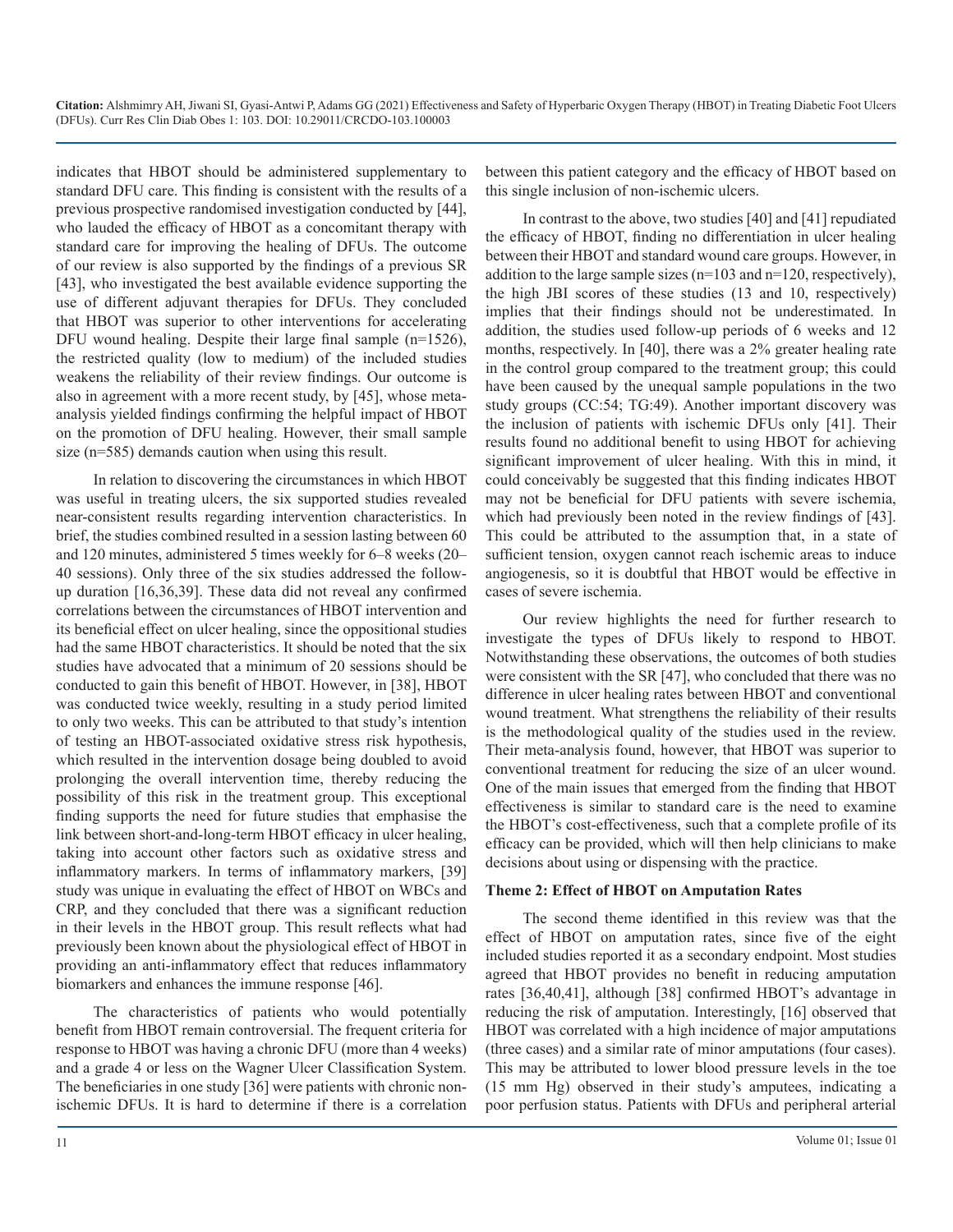occlusive disease typically have poor conditions that exacerbate clinical consequences, including amputations. An evidence for that multi-centre trial [41], which primarily included patients with limb ischemia and HBOT, also found no improvements in amputation rates.

It is challenging to understand the discrepancy of this theme's outcomes; they may be due to the lack of differentiation between ischemic and non-ischemic patients in most of the studies. Our findings are compatible with [48], which included only ischemic ulcer patients and found no impact of HBOT on amputation rates. [49] also found no effect on amputation rates when studying patients with non-ischemic DFUs. This finding was replicated in [47], which found no changes in major and minor amputation rates between HBOT and standard care.

The variations in amputation indications adopted by the studies is another possible explanation for the diverse findings of this theme. For example, the amputation indications that triggered major amputations in [16] were life-threatening infection and refractory pain. This finding challenges the amputations to be undertaken in this study as their amputation indications are underestimated and limited to infection. The study for amputation indicated [40]: persistent deep infections involving bones and tendons, pain that impedes movement, no significant progress in wound healing during the follow-up period and the inability to bear weight on the affected limb. Notwithstanding the drawback of not conducting actual amputations on the basis of the findings of the study, their use of a blinded-expert vascular surgeon minimised the risk of bias associated with amputation decisions.

[44] confirmed the beneficial impact of HBOT for minimising major and minor amputations. More recently, [45] concluded that the requirements for a major amputation have been lowered by HBOT, roughly by half. One possible reason for [38] finding could be the inclusion of patients with Grade 3 DFUs and lower. To clarify, the lower the degree of the ulcer, the lower the risk of amputation associated with it. [50] projected the amputation rate at 2% for patients with Grade 1 and 2 DFUs, 30% for Grade 3 and 52% for Grade 4. In response, [16] argued that, regardless of the effect of the therapy, patients with Grade 4 ulcers face an unavoidable risk of amputation. This could indicate a negative correlation between the ulcer grade and the potential effect of HBOT on amputation rates; however, the absence of a follow-up period and restriction of the study to a single centre challenged the reliability of [38] findings.

#### **Theme 3: HBOT Safety (Adverse Events and Oxidative Stress)**

In five of the studies, HBOT Safety was reported [16,36,37,40,41]. The findings did not indicate any significant differences in the incidence of adverse effects between HBOT and standard treatment. In addition, the frequency of these HBOT-

related harmful effects reported in the studies was low. This finding is consistent with that observed in [51], who concluded that adverse events associated with HBOT were infrequent and reversible and were not distinct from those that occurred in the control group. [52] examined the safety of HBOT, also revealed that adverse events accompanying it were harmless and occurred infrequently. These results were reiterated in [47], which showed no significant variations in the frequency of harmful incidents between two groups.

Exceptionally, oxidative stress was reported as a potential risk associated with long-term HBOT [37], which stated that after 20 sessions a significant elevation in oxidative stress parameters was noted in the HBOT group. Oxidative stress is defined as the condition of the imbalance between Reactive Oxygen Species (ROS) production and the capacity of a biological system to effectively remove or repair reactive intermediates [53]. The concern in the context of our topic is that the over-production of ROS, or the failure to detoxify this aggressive molecule, contributes to oxidative stress, an essential element in the pathogenesis of chronic, non-healing wounds. Most importantly, oxidative stress is the unavoidable by-product of the metabolism cycle, which can lead, if not inhibited, to apoptosis or necrosis in the large number of oxygen radicals which threaten all types of life [54]. Regardless of the pioneering work in considering this critical aspect [37], the limited sample size and the short length of that study hindered their results' external validity. Moreover, it is suspected that increasing an HBOT dosage to two sessions a day was the cause for their results, which was contradictory to the intervention model utilised in the remaining studies. It is, however, a significant point that requires further study to obtain further compelling findings on HBOT's oxidative stress impact.

# **Conclusion**

Although HBOT has a long-standing history, it remains a controversial approach for treating diabetes-related foot ulcers. Therefore, our research investigated the effectiveness and safety of HBOT as a therapeutic intervention for DFUs. With respect to HBOT's effectiveness, evidence has determined that HBOT is an intervention that has a positive influence on accelerating the healing of DFUs and decreasing their size, when used as an adjunctive therapy to standard wound care. The findings have also indicated the necessity of completing at least 20 sessions of HBOT—that is, reserving it for short-term use—to attain patient benefit.

Nevertheless, the findings have also demonstrated that there is no added benefit of HBOT, when compared with standard treatment alone, in minimising the risk of minor or major amputations. Regarding the safety of HBOT, the findings confirm that the incidence of HBOT-related adverse effects is low.

Additional large, multi-centre and well-designed trials to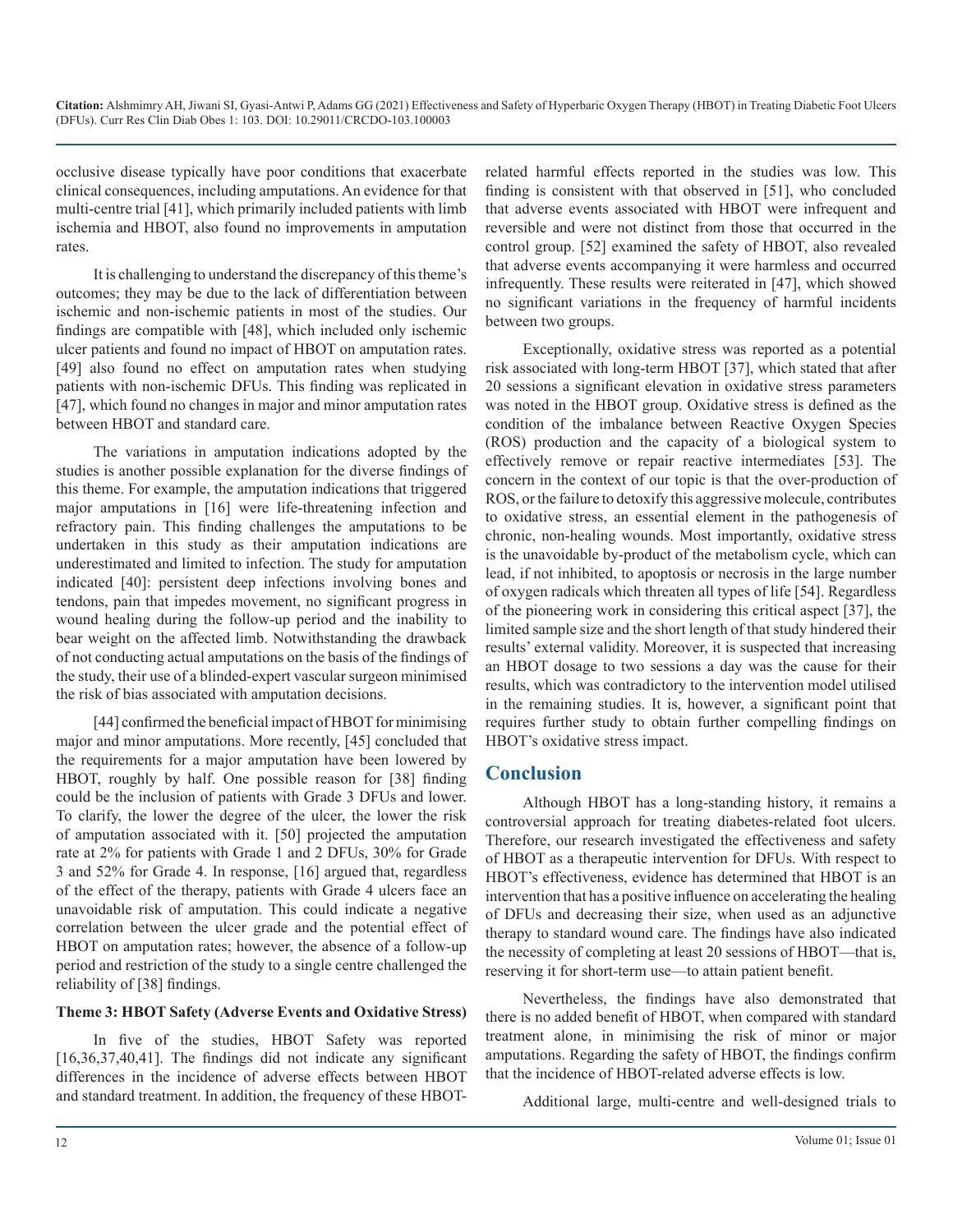rigorously evaluate the efficacy and safety of this intervention, particularly its relative effectiveness are required.

Our study also recommends further studies to examine HBOT's cost-effectiveness, in an effort to compare its clinical advantages to its expenses. Finally, studies that target physicians' and nurses' perceptions of HBOT's effectiveness and patients that are eligible for its benefit are required.

**Funding:** The authors would like to thank the InDependent Diabetes Trust (IDDT) for funding under grant number: ID/ T025272/1

# **References**

- 1. [Roglic G, Unwin N, Bennett PH, Mathers C, Tuomilehto J, et al. \(2005\)](https://care.diabetesjournals.org/content/28/9/2130#:~:text=RESULTS%E2%80%94The excess global mortality,Canada%2C and the Middle East.) [The burden of mortality attributable to diabetes: realistic estimates for](https://care.diabetesjournals.org/content/28/9/2130#:~:text=RESULTS%E2%80%94The excess global mortality,Canada%2C and the Middle East.)  [the year 2000. Diabetes Care 28 :2130-2135.](https://care.diabetesjournals.org/content/28/9/2130#:~:text=RESULTS%E2%80%94The excess global mortality,Canada%2C and the Middle East.)
- 2. [Prevention CfDCa. National diabetes statistics report. In: Services](https://dev.diabetes.org/sites/default/files/2019-06/cdc-statistics-report-2017.pdf)  [UDoHaH, editor. Atlanta, GA:2017.](https://dev.diabetes.org/sites/default/files/2019-06/cdc-statistics-report-2017.pdf)
- 3. Atlas D. International Diabetes Federation. IDF Diabetes Atlas: 7th Edition. IDF, editor. Brussels, Belgium: International Diabetes Federation; 2015.
- 4. [Saeedi P, Petersohn I, Salpea P, Malanda B, Karuranga S, et al. \(2019\)](https://pubmed.ncbi.nlm.nih.gov/31518657/)  [Global and regional diabetes prevalence estimates for 2019 and](https://pubmed.ncbi.nlm.nih.gov/31518657/)  [projections for 2030 and 2045: Results from the International Diabetes](https://pubmed.ncbi.nlm.nih.gov/31518657/)  [Federation Diabetes Research and clinical Practice 157:107843.](https://pubmed.ncbi.nlm.nih.gov/31518657/)
- 5. [Singh N, Armstrong DG, Lipsky BA \(2005\) Preventing foot ulcers in](https://pubmed.ncbi.nlm.nih.gov/15644549/)  [patients with diabetes. Jama 293: 217-228.](https://pubmed.ncbi.nlm.nih.gov/15644549/)
- 6. [Zhang P, Lu J, Jing Y, Tang S, Zhu D, et al. \(2017\) Global epidemiology](https://pubmed.ncbi.nlm.nih.gov/27585063/)  [of diabetic foot ulceration: a systematic review and meta-analysis.](https://pubmed.ncbi.nlm.nih.gov/27585063/)  [Annals of Medicine 49: 106-116.](https://pubmed.ncbi.nlm.nih.gov/27585063/)
- 7. [Boulton AJ, Kirsner RS, Vileikyte L \(2004\) Neuropathic diabetic foot](https://www.nejm.org/doi/full/10.1056/nejmcp032966)  [ulcers. New England Journal of Medicine 351: 48-55.](https://www.nejm.org/doi/full/10.1056/nejmcp032966)
- 8. [Margolis DJ, Malay DS, Hoffstad OJ, Leonard CE, MaCurdy T, et al.](https://www.ncbi.nlm.nih.gov/books/NBK65149/)  [\(2011\) Incidence of diabetic foot ulcer and lower extremity amputation](https://www.ncbi.nlm.nih.gov/books/NBK65149/)  [among Medicare beneficiaries, 2006 to 2008. Data Points Publication](https://www.ncbi.nlm.nih.gov/books/NBK65149/)  [Series: Agency for Healthcare Research and Quality \(US\).](https://www.ncbi.nlm.nih.gov/books/NBK65149/)
- 9. Position statement: Putting feet first: Diabetes UK position on preventing amputations and improving foot care for people with diabetes [Internet]. 2014.
- 10. [Flood MS \(2007\) Hyperbaric oxygen therapy for diabetic foot ulcers.](https://www.semanticscholar.org/paper/Hyperbaric-Oxygen-Therapy-for-Diabetic-Foot-Ulcers-Flood/7edec417e3fe94328b5eaca0e415446d47c8e426?p2df)  [The Journal of Lancaster General Hospital 2: 140-145.](https://www.semanticscholar.org/paper/Hyperbaric-Oxygen-Therapy-for-Diabetic-Foot-Ulcers-Flood/7edec417e3fe94328b5eaca0e415446d47c8e426?p2df)
- 11. [Trautner C, Haastert B, Giani G, Berger M \(1996\) Incidence of lower](https://pubmed.ncbi.nlm.nih.gov/8875099/)  [limb amputations and diabetes. Diabetes Care 19:1006-1009.](https://pubmed.ncbi.nlm.nih.gov/8875099/)
- 12. [Stockl K, Vanderplas A, Tafesse E, Chang E \(2004\) Costs of lower](https://pubmed.ncbi.nlm.nih.gov/15333473/)[extremity ulcers among patients with diabetes. Diabetes care 27:](https://pubmed.ncbi.nlm.nih.gov/15333473/) [2129-2134.](https://pubmed.ncbi.nlm.nih.gov/15333473/)
- 13. [Cancelliere P \(2016\) Current epidemiology of diabetic foot ulcers.](https://opastonline.com/wp-content/uploads/2016/10/current-epidemiology-of-diabetic-foot-ulcers-ijdmd-16-001.pdf)  [Journal of Diabetes 1: 1-3.](https://opastonline.com/wp-content/uploads/2016/10/current-epidemiology-of-diabetic-foot-ulcers-ijdmd-16-001.pdf)
- 14. [Al-Maskari FaE-S M \(2007\) Prevalence of risk factors for diabetic foot](https://pubmed.ncbi.nlm.nih.gov/17927826/) [complications. BMC Family Practice 8: 59.](https://pubmed.ncbi.nlm.nih.gov/17927826/)
- 15. [Wu SC, Driver VR, Wrobel JS, Armstrong DG \(2007\) Foot ulcers in the](https://www.ncbi.nlm.nih.gov/pmc/articles/PMC1994045/)  [diabetic patient, prevention and treatment. Vascular Health and Risk](https://www.ncbi.nlm.nih.gov/pmc/articles/PMC1994045/)  [Management 3: 65.](https://www.ncbi.nlm.nih.gov/pmc/articles/PMC1994045/)
- 16. [Löndahl M, Katzman P, Nilsson A, Hammarlund C \(2010\) Hyperbaric](https://pubmed.ncbi.nlm.nih.gov/20427683/)  [oxygen therapy facilitates healing of chronic foot ulcers in patients with](https://pubmed.ncbi.nlm.nih.gov/20427683/)  [diabetes. Diabetes Care 33: 998-1003.](https://pubmed.ncbi.nlm.nih.gov/20427683/)
- 17. [Wang C, Schwaitzberg S, Berliner E, Zarin DA, Lau J \(2003\) Hyperbaric](https://pubmed.ncbi.nlm.nih.gov/12611573/)  [oxygen for treating wounds: a systematic review of the literature. Arch](https://pubmed.ncbi.nlm.nih.gov/12611573/) [Surg 138: 272-280.](https://pubmed.ncbi.nlm.nih.gov/12611573/)
- 18. [Health Quality O \(2017\) Hyperbaric oxygen therapy for the treatment](https://pubmed.ncbi.nlm.nih.gov/28572866/)  [of diabetic foot ulcers: a health technology assessment.](https://pubmed.ncbi.nlm.nih.gov/28572866/)
- 19. [Alavi A, Sibbald RG, Mayer D, Goodman L, Botros M, et al. \(2014\)](https://pubmed.ncbi.nlm.nih.gov/24355275/)  [Diabetic foot ulcers: Part I. Pathophysiology and prevention. Journal](https://pubmed.ncbi.nlm.nih.gov/24355275/)  [of the American Academy of Dermatology 70: 1-e.](https://pubmed.ncbi.nlm.nih.gov/24355275/)
- 20. [Bowering CK \(2001\) Diabetic foot ulcers. Pathophysiology,](https://pubmed.ncbi.nlm.nih.gov/11398715/)  [assessment, and therapy. Canadian Family Physician 47: 1007-1016.](https://pubmed.ncbi.nlm.nih.gov/11398715/)
- 21. [Zochodne DW \(2008\) Diabetic polyneuropathy: an update. Current](https://pubmed.ncbi.nlm.nih.gov/18769245/)  [Opinion in Neurology 21: 527-533.](https://pubmed.ncbi.nlm.nih.gov/18769245/)
- 22. [Feldman EL, Russell JW, Sullivan KA, Golovoy D \(1999\) New insights](https://pubmed.ncbi.nlm.nih.gov/10590892/)  [into the pathogenesis of diabetic neuropathy. Current Opinion in](https://pubmed.ncbi.nlm.nih.gov/10590892/)  [Neurology 12: 553-563.](https://pubmed.ncbi.nlm.nih.gov/10590892/)
- 23. [Clayton WaE TA \(2009\) A review of the pathophysiology, classification,](https://clinical.diabetesjournals.org/content/27/2/52)  [and treatment of foot ulcers in diabetic patients. Clinical Diabetes 27:](https://clinical.diabetesjournals.org/content/27/2/52)  [52-58.](https://clinical.diabetesjournals.org/content/27/2/52)
- 24. [Galkowska H, Wojewodzka U, Olszewski WL \(2005\) Low recruitment](https://pubmed.ncbi.nlm.nih.gov/15953043/)  [of immune cells with increased expression of endothelial adhesion](https://pubmed.ncbi.nlm.nih.gov/15953043/)  [molecules in margins of the chronic diabetic foot ulcers. Wound Repair](https://pubmed.ncbi.nlm.nih.gov/15953043/)  [and Regeneration 13: 248-254.](https://pubmed.ncbi.nlm.nih.gov/15953043/)
- 25. Apelqvist J, Ragnarson□Tennvall G, Larsson J, Persson U (1994) Diabetic foot ulcers in a multidisciplinary setting An economic analysis of primary healing healing with amputation. Journal Of Internal Medicine 235: 463-471.
- 26. [Bus SA, Yang QX, Wang JH, Smith MB, Wunderlich R, et al. \(2002\)](https://care.diabetesjournals.org/content/25/8/1444)  [Intrinsic muscle atrophy and toe deformity in the diabetic neuropathic](https://care.diabetesjournals.org/content/25/8/1444)  [foot: a magnetic resonance imaging study. Diabetes Care 25: 1444-](https://care.diabetesjournals.org/content/25/8/1444) [1450.](https://care.diabetesjournals.org/content/25/8/1444)
- 27. [Lavery LA, Higgins KR, Lanctot DR, Constantinides GP, Zamorano](https://pubmed.ncbi.nlm.nih.gov/17192326/) [RG, et al. \( 2007\) Preventing diabetic foot ulcer recurrence in high](https://pubmed.ncbi.nlm.nih.gov/17192326/)[risk patients: use of temperature monitoring as a self-assessment tool.](https://pubmed.ncbi.nlm.nih.gov/17192326/)  [Diabetes Care 30: 14-20.](https://pubmed.ncbi.nlm.nih.gov/17192326/)
- 28. [Vinik AI, Maser RE, Mitchell BD, Freeman R \(2003\) Diabetic autonomic](https://care.diabetesjournals.org/content/26/5/1553)  [neuropathy. Diabetes Care 26: 1553-1579.](https://care.diabetesjournals.org/content/26/5/1553)
- 29. [Dellon AL \(2004\) Diabetic neuropathy: review of a surgical approach to](https://journals.sagepub.com/doi/10.1177/107110070402501010) [restore sensation, relieve pain, and prevent ulceration and amputation.](https://journals.sagepub.com/doi/10.1177/107110070402501010)  [Foot and Ankle International 25: 749-755.](https://journals.sagepub.com/doi/10.1177/107110070402501010)
- 30. [Boulton A, Armstrong D, Albert S, Frykberg R, Hellman R, et al. \(2008\)](https://www.ncbi.nlm.nih.gov/pmc/articles/PMC2494620/) [Comprehensive foot examination and risk assessment. Endocrine](https://www.ncbi.nlm.nih.gov/pmc/articles/PMC2494620/)  [Practice 14: 576-583.](https://www.ncbi.nlm.nih.gov/pmc/articles/PMC2494620/)
- 31. [Paraskevas KI, Baker DM, Pompella A, Mikhailidis DP \(2008\) Does](https://pubmed.ncbi.nlm.nih.gov/18411027/)  [diabetes mellitus play a role in restenosis and patency rates following](https://pubmed.ncbi.nlm.nih.gov/18411027/)  [lower extremity peripheral arterial revascularization? A critical](https://pubmed.ncbi.nlm.nih.gov/18411027/)  [overview. Annals of Vascular Surgery 22: 481-491.](https://pubmed.ncbi.nlm.nih.gov/18411027/)